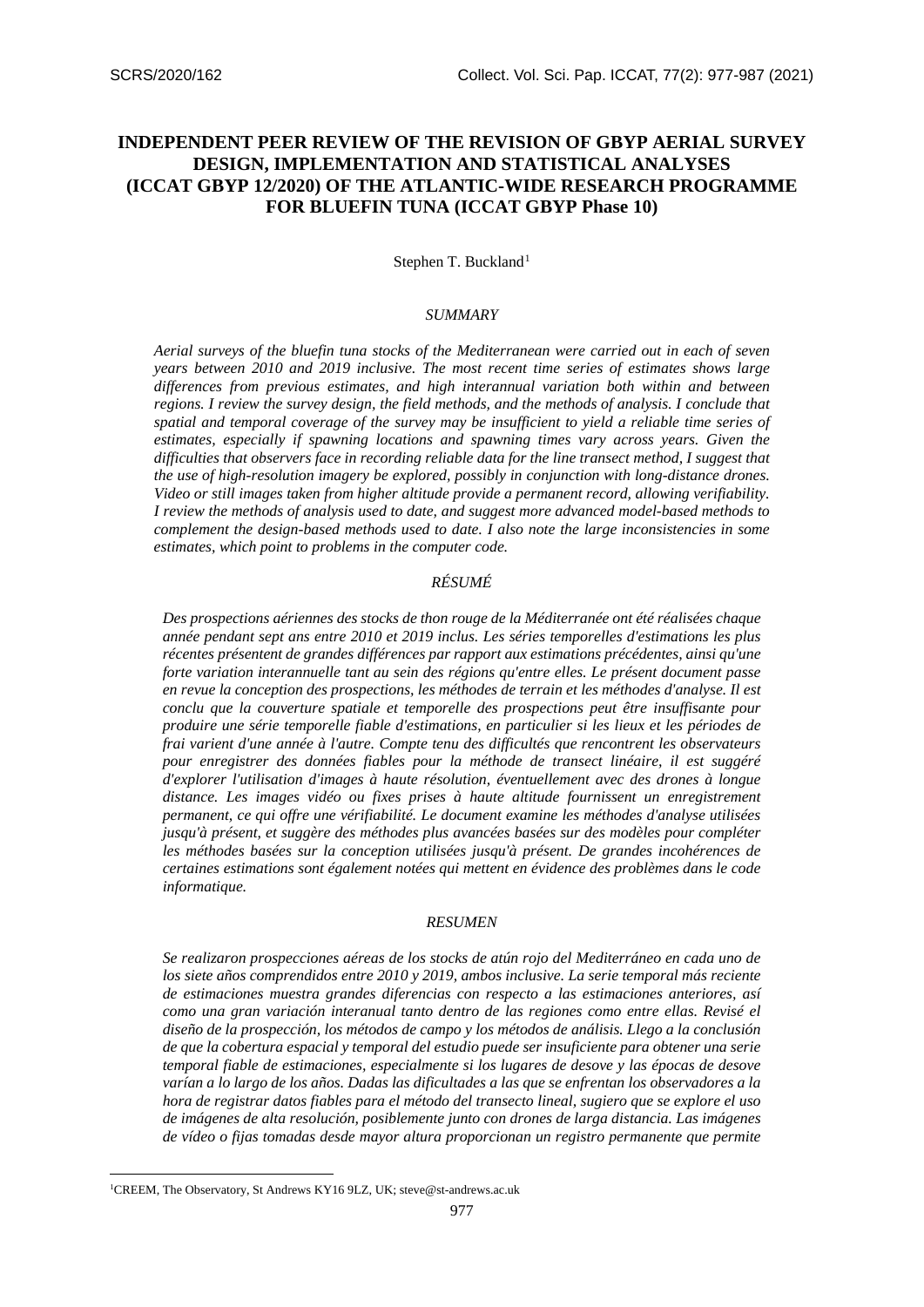*su verificación. Reviso los métodos de análisis utilizados hasta la fecha, y sugiero métodos más avanzados basados en modelos para complementar los métodos basados en el diseño utilizados hasta la fecha. También observo las grandes incoherencias de algunas estimaciones, que apuntan a problemas en el código informático.*

#### *KEYWORDS*

*Aerial surveys, bluefin tuna, line transect sampling*

# **1. Background**

A key part of the Atlantic-wide Research Programme on Bluefin Tuna is aerial surveys of four areas of the Mediterranean Sea that are considered to be the main spawning areas. The latest estimates of abundance, spanning the period 2010-2019, exhibit large variability (Cañadas and Vázquez, 2020), which raises the question of whether the surveys are able to provide reliable data to inform management of the stocks.

This review was commissioned by the Center for Independent Experts (CIE) to provide an independent review of the aerial survey design and statistical analysis used in the development of an index of spawning stock biomass, with an emphasis on the 2019 re-analysis of the time series (Cañadas and Vázquez, 2020). Specific tasks are given in the Terms of Reference (ToR**, Appendix 1**).

#### **2. Description of the individual reviewer's role in the review activities**

My expertise is in distance sampling. The bluefin tuna surveys use line transect sampling, which is the most widely-used distance sampling method. My review therefore concentrates on survey design, field methods and analysis methods adopted for the bluefin line transect surveys. I note that Fonteneau *et al*. (2013) proposed that other approaches to estimating adult biomass be investigated. I do not have the expertise to advise on their suggestions, so I have not addressed them. Di Natale and Idrissi (2013) compared the strategy of surveying spawning adults with that of surveying juveniles, and concluded that the former was preferred. MRAG (2016) concluded that aerial surveys and close-kin mark-recapture methods are the leading contenders. Again, I don't have sufficient experience of close-kin mark-recapture to comment on that approach.

#### **3. Review of methods**

Cañadas and Vázquez (2020) report annual abundance estimates that vary widely. They also vary widely from one set of analyses to another. Even within a set of analyses, there seem to be large inconsistencies (see **Appendix 2**). It is worth considering possible sources of such large inconsistencies:

- 1. Survey design.
- 2. Field methods.
- 3. Methods of analysis.

I consider each of these in turn.

# *3.1 Survey design*

Survey design varied across years, and the boundaries seem to have been rather arbitrarily drawn. Detections in all areas appear to occur right up to the boundary of areas of overlap across surveys (and where there was search effort, beyond the boundary), suggesting that these overlap areas are too small. Movements in spawning areas across time may therefore compromise the time series of abundance estimates. Areas could be expanded, or a 'buffer zone' created around each area, with a lower level of effort. Given that schools occur through much of the Mediterranean, it may be necessary to develop a stratified design, with good coverage in existing survey areas, and a low level of coverage through all or most of the rest of the Mediterranean. Survey effort might also be spread through the time over which schools might spawn, with a view to developing a spatio-temporal model of spawning school density, from which an annual index might be estimated (see Section 2.3).

The issue of spatial coverage of the survey was raised by the GBYP Steering Committee in 2012, and Cañadas and Vázquez (2013) subsequently developed a proposal that included survey effort with lower coverage through much of the Mediterranean outside the main survey areas. The only areas excluded were ones with no historical spawning, or ones for which flight permits could not be obtained. 'Outside' areas were surveyed in 2013 and 2015.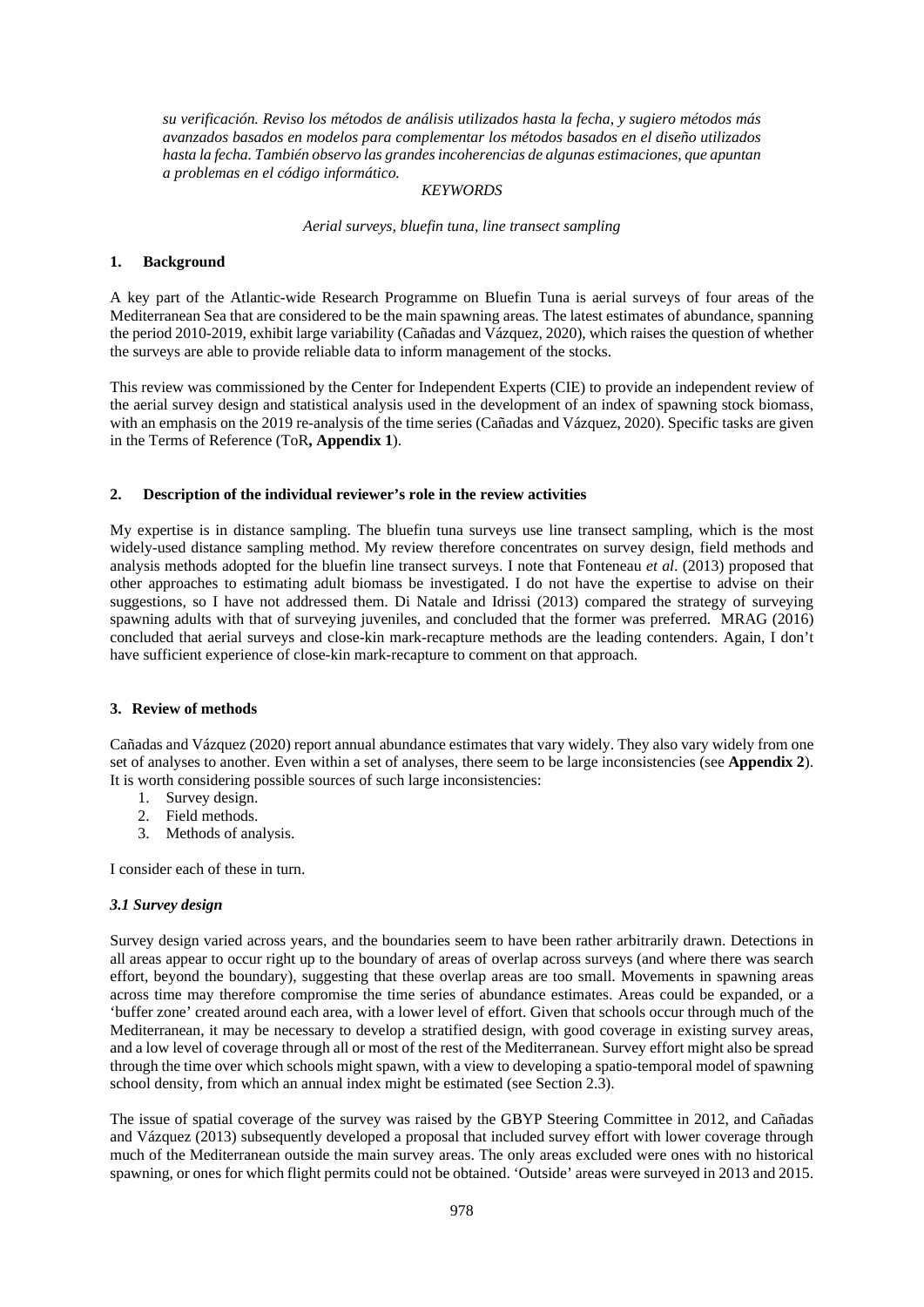Because effort in the main survey areas was substantially reduced to keep total cost within budget, Cañadas and Ben Mhamed (2016) recommended that in future, outside areas should not be sampled unless additional resources were allocated. ICCAT (2012) and MRAG (2016) both provide a useful summary of the advantages and disadvantages of surveying a wider area.

# *3.2 Field methods*

Survey methods have varied across surveys, with bubble windows used in some surveys and not others, and with different companies doing the surveys. It is important to keep methods as comparable as possible.

The standard line transect sampling method assumes that a school located on the line is detected with certainty. It is questionable whether this is the case, even when a bubble window is used. If line transect surveys are to be continued, consideration should be given to the use of double-platform methods, so that this assumption can be relaxed. In addition, there is a question of whether all schools are available for detection at the time of the surveys. Double-platform methods can address the problem of schools at the surface and on the trackline that are not detected, but they do not address the problem of schools that are not at the surface (i.e. are unavailable for detection) when the aircraft passes overhead. Cañadas and Ben Mhamed (2016) estimated that only 47% of schools were available for detection at a given time, but presumably did not have adequate data to assess how this proportion varies across years, or through the spawning season within a year.

It is possible that observers in different years were searching in different ways. If one is not already in place, an observer training programme should be implemented that includes sufficient detail of the analysis methods that observers understand what is needed if the method is to work. In the absence of such training, observers tend to try to maximise the number of schools detected, which results in detections at large distances which are of little value in the line transect analysis, and potentially a failure to detect small schools near the line. The training should address how to search so that for schools at the surface, probability of detection is at or close to one near the line, and does not fall off rapidly with distance from the line.

Serious consideration should be given to using high-resolution imagery (video or stills) instead of observers. This allows survey aircraft to fly at higher altitude (reducing safety concerns), and strips will be surveyed without the problem of detectability falling off with distance. Also, the images provide a permanent record of what was seen, which can be verified and re-analysed as required. By contrast, the data recorded by the observers are limited by the fact that they are the observers' interpretation of fleeting images. Thus distance estimates and school sizes and weights cannot be verified, and there is no information on missed schools. Using high-resolution imagery also allows the use of long-distance drones rather than piloted aircraft (subject to any restrictions on use of drones in the areas to be surveyed). In the UK, two companies, HiDef (video) and APEM (stills) routinely use highresolution imagery for marine surveys (see for example Buckland *et al*., 2012). Ideally, the method would be calibrated against current methods necessitating two surveys in at least one year, but given the lack of consistency in the methods used to date, such a calibration exercise would probably have limited value. (Di Natale, 2016, was similarly pessimistic about the potential for calibrating surveys against each other, to try to account for this lack of consistency.) Instead, each estimate might be assumed to be an unbiased estimate of abundance, in which case all estimates would be comparable – at least in principle.

# *3.3 Methods of analysis*

Current estimates should be reviewed and revised, in light of the issues raised in **Appendix 2**. It would appear that the estimates should vary by far less than do some of the estimates tabulated in Cañadas and Vázquez (2020).

The histograms of distance estimates given by Cañadas and Vázquez (2020) are badly spiked; such data are notoriously difficult to model reliably. It appears that many schools are only detected if they are very close to the trackline (within 300m), and there is very little benefit in searching out to 5km or beyond in this circumstance. This alone suggests that survey methods should be revised. This could for example involve bubble windows, with search concentrated within say 1km either side of the line, but a better option would be to use high-resolution imagery from higher altitude, to allow good quality data on a strip of width perhaps 500m or so. Given the extremely rapid fall-off in detectability with distance when using observers, there would be little loss and substantial gain from near-complete detection in a much narrower strip.

Left-truncation of the distance data may affect estimates for 2010-2013. At the start of Section 2.1 of Cañadas and Vázquez (2020), it is stated that *esw* is the reciprocal of the probability (which I will call *Pa*, and which is referred to as *p* in Cañadas and Vázquez, 2020) of detecting a school that is within the strip. In fact,  $esw = w.P_a$  where *w* is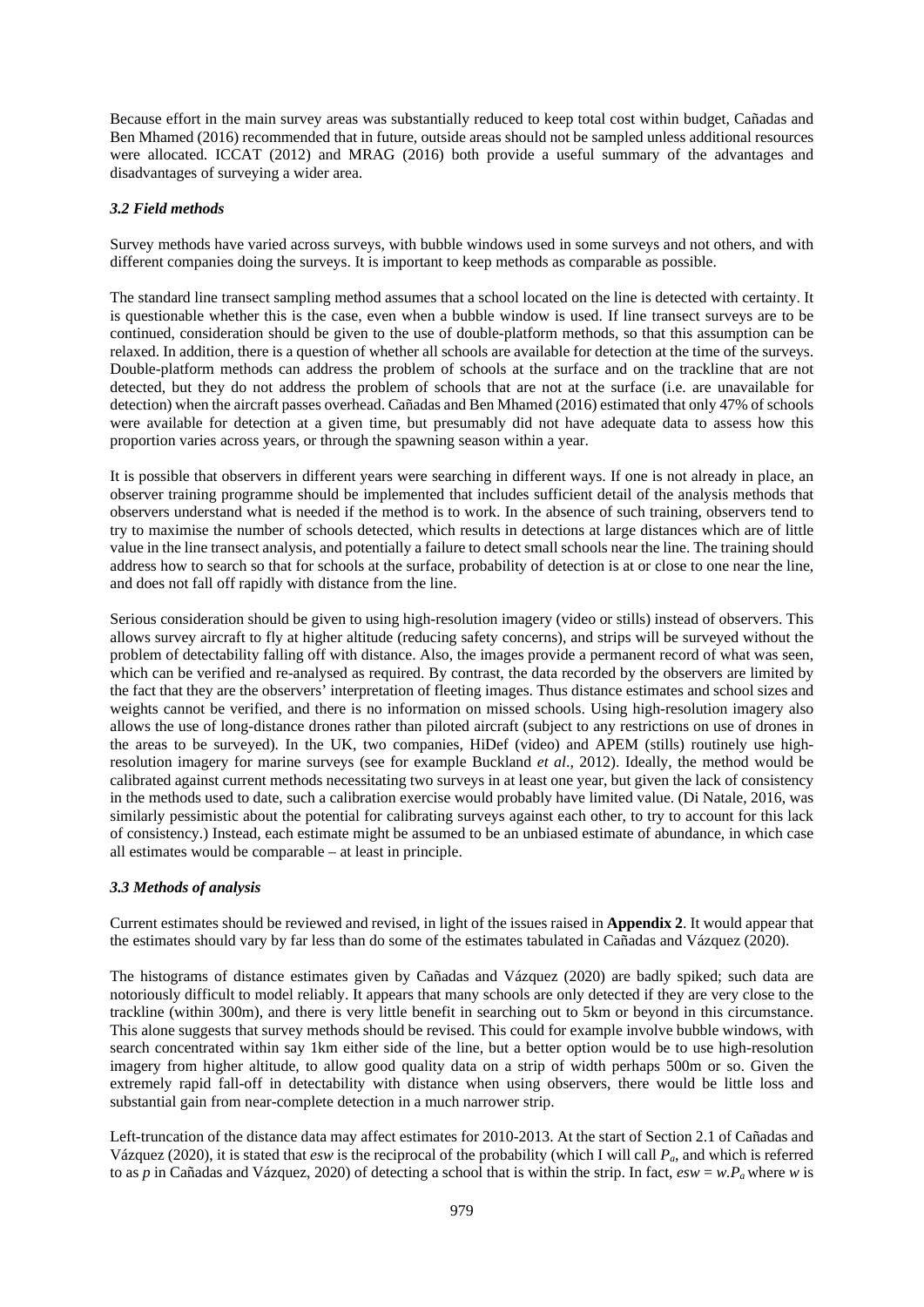the right-truncation distance. The simple (but not unique) way to handle left-truncation is to define  $P_a$  =  $\int_{u}^{w} g(y) dy$  where  $g(y)$  is the probability that a group at distance *y* from the line is detected, for  $u \le y \le w$ , so that  $\mu$  is the left-truncation distance, which is zero when there is no left-truncation. Thus given a fitted detection function  $\hat{g}(y)$ , an estimate of  $P_a$  and hence of *esw* can be obtained. (With covariates in the detection function, this estimation can be carried out for each individual detection, and averaged across detections.) If this is done, I would expect estimates of *Pa* to be smaller for 2010-2013, for which left-truncation was implemented, than for subsequent years, yet the estimates tabulated are larger. This may be because the effect of left-truncation was slight, but the calculations may need to be checked.

I note here a very large discrepancy of the histograms of perpendicular distances for 2010-2013 of Cañadas and Vázquez (2020) and Figure 1 of ICCAT (2012), showing the perpendicular distance distribution for 2010. For the histograms of Cañadas and Vázquez, left-truncation at 109m appears to eliminate the effect of not being able to detect schools under the aircraft that have no bubble window, there is a large spike of detections between this distance and 300m, and estimated probability of detection for a school 3km from the lines is estimated to be well below 0.2. By contrast, Figure 1 of ICCAT (2012) indicates that no schools were detected within 1km of the line, and the spike of detections occurs at 3km. This discrepancy may have already been investigated. If not, it should be.

Cañadas and Vázquez (2020) have used the MCDS engine of Distance, with probability of detection varying by school size. In this case, a Horvitz-Thompson-like estimator is used, where school size appears in the numerator inside the summation of the estimator. This only reduces to the first equation of Section 2.1 of Cañadas and Vázquez (2020) when probability of detection is assumed to be a function of distance from the line only. Using the mean school size as in Section 2.1 of Cañadas and Vázquez (2020) will introduce bias when probability of detection is a function of school size as here.

Estimation of animal abundance and total weight requires reliable estimates of school size and weight of school. Vázquez and Cañadas (2019) note that observers' estimates are often poor, and suggest that calibration is needed. They also tested different cameras for obtaining images of schools, potentially allowing calibration to be carried out. Such calibration would seem to be prudent. Alternatively, surveys might switch from line transect surveys with observers to strip transect surveys with high-resolution imagery. Grup Air-Med (2019) successfully implemented a calibration trial, demonstrating the feasibility of calibrating observer estimates.

Consideration should be given to spatial modelling of the data, which may help inform estimation of the extent of spawning areas, and whether these areas move around across years. Density surface modelling (Hedley and Buckland, 2004) should be adequate for this purpose, although more sophisticated point-process models (Yuan *et al.*, 2017) might be considered. Given possible variation in spawning times, it would be advisable to include date in the model, and so develop a spatio-temporal model of spawning density. An index could then be defined in several ways. For example, averaging over space within any given area would give spawning density as a function of date within any given year, and an index could be estimated by integrating over date.

Good progress towards developing a model-based approach was reported by Cañadas and Ben Mhamed (2016), and further development of that approach to show how density varies over space and time might prove useful.

#### **4. Summary of findings for each TOR**

In this section, I list each TOR in turn, and summarise my findings relevant to it.

i. Review all relevant information (to be provided by the ICCAT Secretariat - GBYP) on the survey's design, implementation, and statistical approach for the development of the BFT index of abundance. If deemed necessary, discussion over a webinar between CIE reviewers and BFT aerial survey team. Is survey documentation and supporting material adequate to conduct this review?

I found the survey documentation and supporting material to lack detail in places, so that I was unsure of how analyses had been conducted.

- ii. Survey design. Evaluate the historical protocols and analytical approaches used in this survey as well as the recommended changes to the design procedures.
	- a. Is the current survey design and changes implemented over its history consistent with state-of the art aerial survey design and adequately accounted for in data or statistical treatment?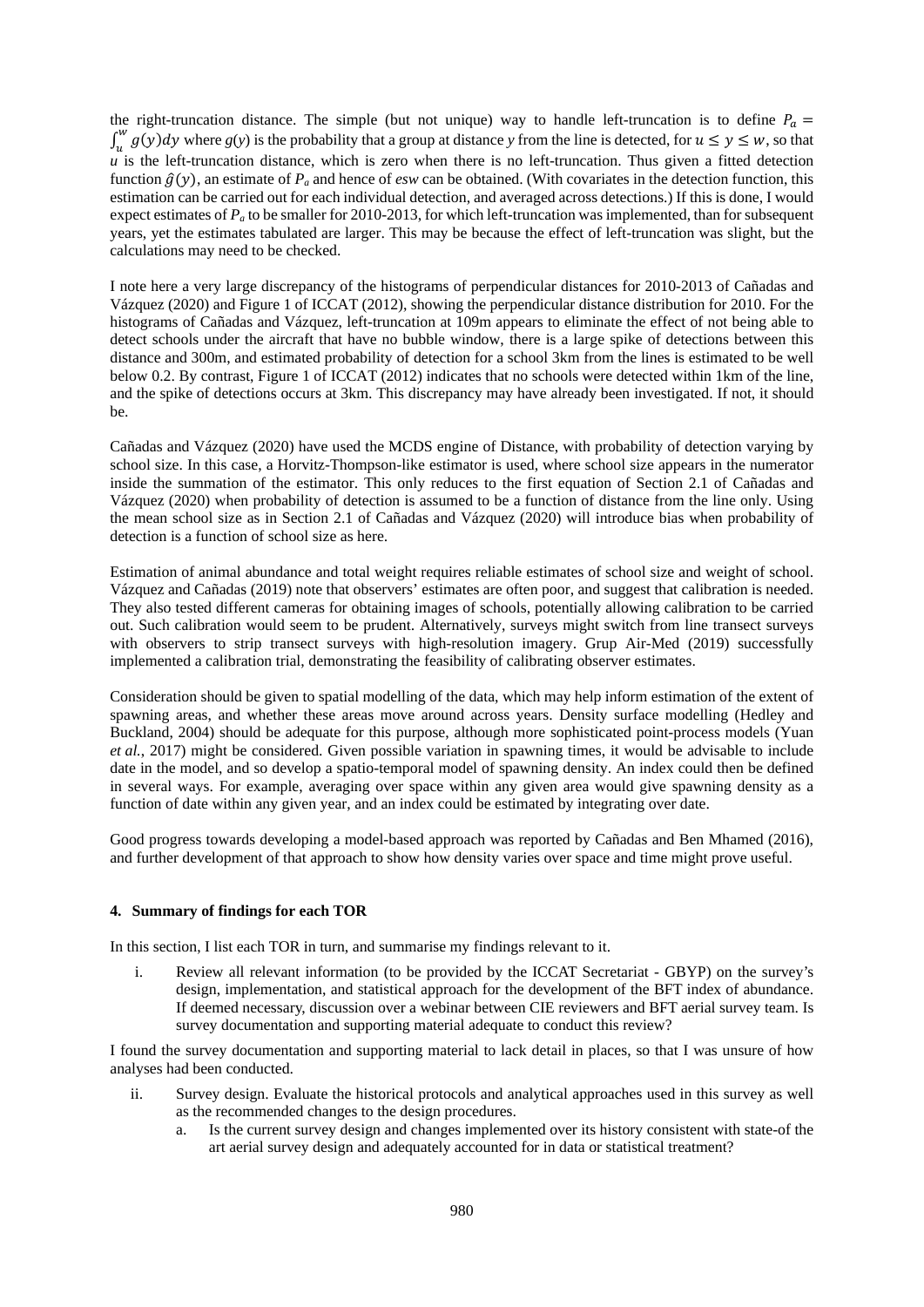The survey areas do not fully cover spawning areas, and there is no allowance made for potential changes over time in where schools spawn, or in dates of the main spawning period. While design-based analysis methods potentially yield robust estimates of density within survey areas at the time of the surveys, they offer no insights into how density varies within areas, and whether high density regions extend beyond area boundaries, nor do they indicate whether the surveys captured the main spawning period. Model-based methods applied to past data might help inform design changes, in terms of both spatial extent of survey areas and temporal extent of surveys within a year.

b. Have logistical issues that precluded full attainment of the design been adequately addressed?

If field methods are considered part of survey design, then the introduction of bubble windows has been helpful, although it compromises to some extent the comparability of estimates across years. Improved training of observers would aid comparability. Ideally, the same company and same teams of observers would be used in each survey year. However, now may be the time to consider replacing observer line transect surveys by surveys using high-resolution imagery.

c. Are there further unaccounted for factors?

Changes in aircraft and observer teams are not fully accounted for. Cañadas and Vázquez (2020) use left-truncation for those surveys conducted wholly or partially without bubble windows, which should increase comparability between those estimates and estimates for later years.

- iii. Evaluate Statistical treatment and index calculation of the Mediterranean survey time series.
	- a. Are data treatments (spatial stratification, etc.) appropriate and adequate to account for known factors affecting detection and quantification of spawning biomass?

Model-based analysis methods may help to assess this, and possibly provide improved and more precise estimates of spawning biomass.

b. For issues not addressed by (ii) above, does statistical treatment adequately account for issues affecting detectability, specifically does use of 'school size' in the detection function bias the detection estimates and does the method potentially double count schools detected multiple times?

Detection of the same school from different transects, either because the school is visible from more than one transect or because the school moves from one strip to another, does not systematically bias estimates. See Buckland *et al*. (2001:36) for discussion of the first issue, and Buckland *et al.* (2001:32) for discussion of the second issue. Provided a Horvitz-Thompson-like estimator (Buckland *et al*., 2004:38-45) is used, modelling probability of detection as a function of school size does not bias estimation of abundance or biomass. However, if density is estimated simply by multiplying school density by mean school size, as stated in the first equation of Section 2.1 of Cañadas and Vázquez (2020), then bias does occur; abundance or biomass would be over-estimated, because mean school size in the sample overestimated mean school size in the population, as larger schools have a higher probability of detection than smaller schools.

c. Does the most recent (2019) index construction represent the most effective treatment?

Model-based methods may prove more effective. See recommendations.

d. Does the high inter-treatment variability of the index due to poorly estimated or highly variable detection functions render the index unreliable as a time series?

There are problems with the estimates as presented. See **Appendix 2** for examples. If these issues can be resolved, a useful index should be achievable.

e. Are better statistical (spatial/temporal) treatments possible?

I believe that a model-based approach, developing a spatio-temporal model, might give a more informative index. See recommendations.

- iv. Suitability of GBYP aerial survey
	- a. Does it achieve full objective (all Mediterranean spawning grounds) or partially (on specific spawning areas)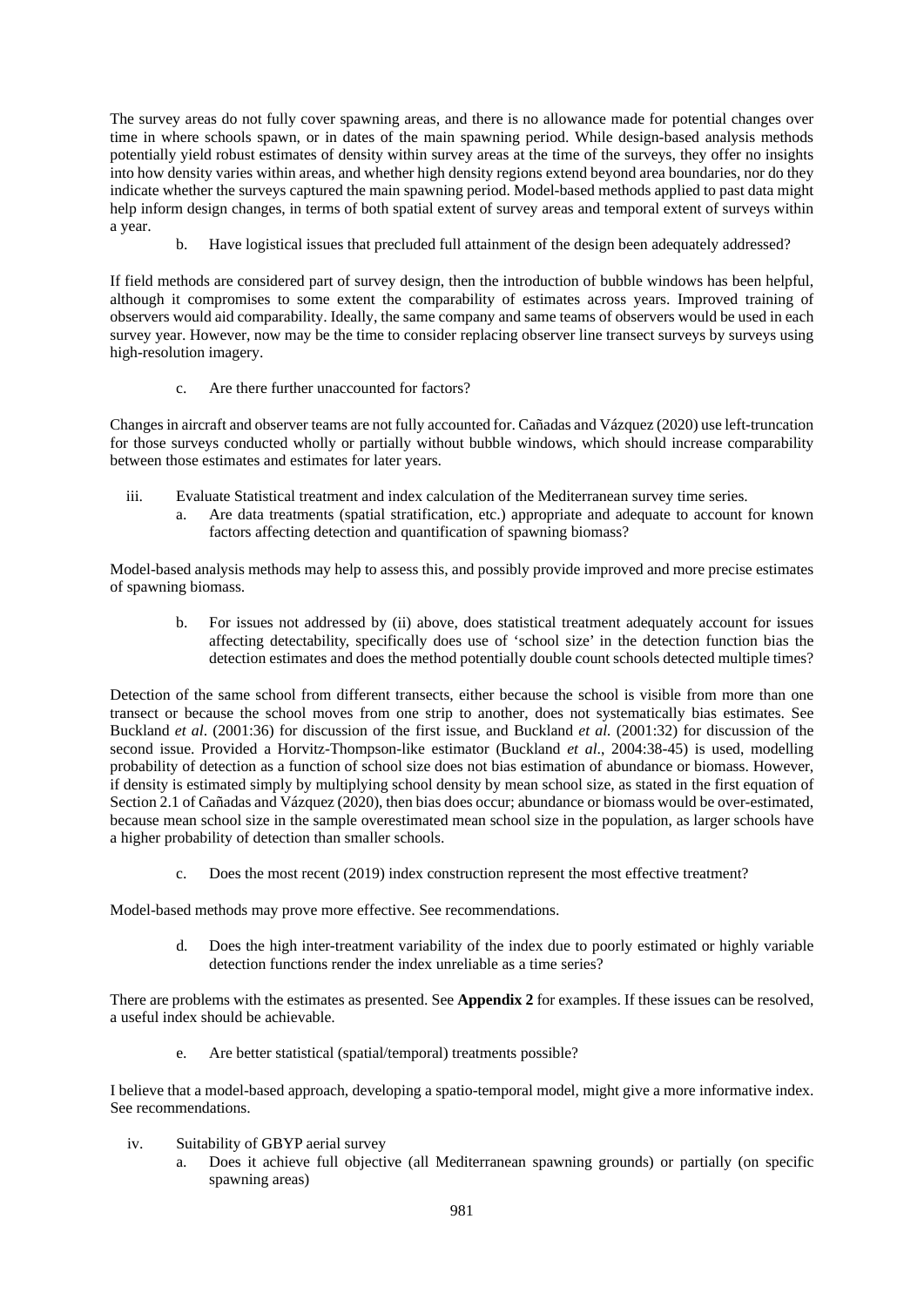Partial only. Spatial coverage is not sufficient, and temporal coverage within a year may also be problematic.

b. Are known logistical/biological/unaccountable factors adequately addressed?

See recommendations.

c. Are unknown factors (availability of fish, timing of spawning, behavioural changes) too substantial, rendering the survey unable to achieve its full or partial goals?

I believe a model-based approach may help address these issues. See recommendations.

d. Provide general recommendations for potential improvements

See recommendations.

e. Determine if the current approach meets the established criteria for an index of abundance. If not provide an explanation of why and whether or not the data can be re-evaluated to meet these criteria.

See recommendations.

v. Provide recommendations on the future of this survey, as well as potential design modifications, standardization and/or research to improve the survey

See recommendations.

#### **5. Discussion and recommendations**

Surveys by aircraft or long-distance drones at relatively high altitude and using high-resolution imagery offer several advantages over line transect surveys using observers. First, the raw data are images, which provide a permanent record of the survey and for which estimates can be updated if analysis methods are improved. By contrast, for line transect surveys, only the observers' interpretations of what was seen are available to the analyst. Second, detectability of schools should not be a function of distance from the transect line, and so the difficulty of modelling the rapid fall-off in probability of detection with distance from the line in the line transect surveys is avoided, as is the difficulty in detecting schools directly below the aircraft. Third, estimates of school size and weight can be estimated objectively from the images, rather than subjectively by observers. Fourth, once suitable image analysis software has been acquired or developed, analysis should be relatively straightforward and rapid.

*Recommendation 1*. The feasibility and cost of conducting surveys using high-resolution video or stills instead of observers, and from either piloted aircraft or long-distance drones, should be assessed. This should include a pilot study carried out say in Area A, with aircraft that have bubble windows and observers as well as high-resolution cameras, so that data from the two approaches can be compared.

Many spawning schools occur outside of the areas of overlap across years, and outside the dates over which the surveys are conducted.

*Recommendation 2.* Survey designs that offer improved spatial and temporal cover at acceptable cost should be developed.

The surveys can detect only spawning schools that are at the surface when the aircraft passes over. Quílez-Badía *et al.* (2016) proposed a combined aerial survey and tagging programme to allow estimation of the proportion of schools available to be detected in the survey.

*Recommendation 3.* Information on behaviour of spawning schools and on timing of spawning should be reviewed, to assess whether there might be time trends in the proportion of schools that are at the surface and hence detectable at a given time point during the surveys, and if so, whether an approach along the lines proposed by Quílez-Badía *et al.* (2016) is feasible.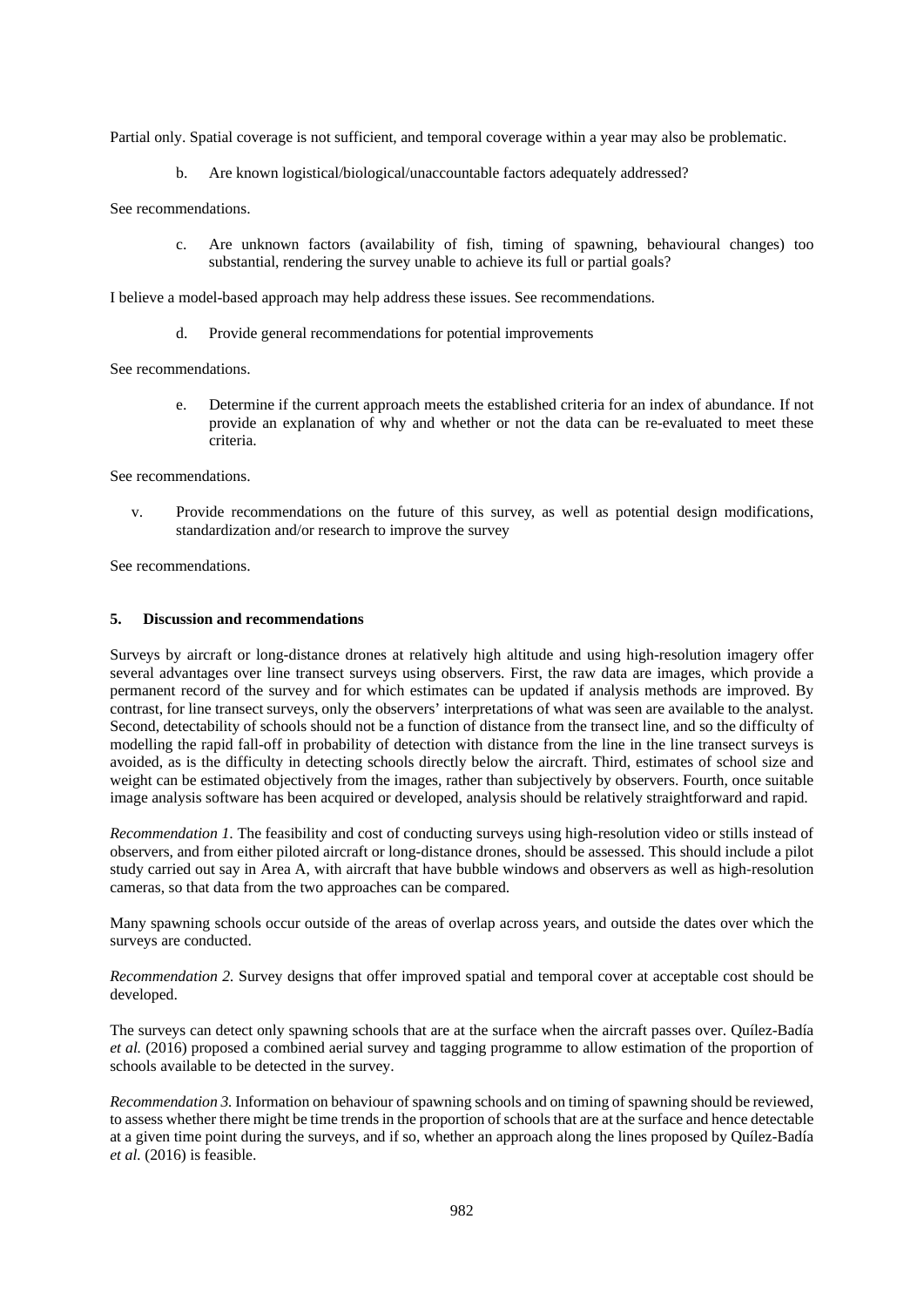Standard line transect methods assume that all schools on the line are detected. 'Double-platform' surveys allow estimation of the probability of detection, without assuming that detection of surface schools on the line is certain. Having front observers as one 'platform' and rear observers as the other is unlikely to be effective if only one platform has bubble windows. A better option is to have the observers as one platform and a high-resolution camera (or multiple cameras, to increase field of view) as the second. Another option of having two aircraft flying in tandem might be effective, but would double field costs.

*Recommendation 4.* If line transect surveys are continued, the feasibility of carrying out a 'double-platform' survey should be assessed, to allow the estimation of a detection function without having to assume that detection of schools at the surface and on the line is certain.

Observers must seek to detect all or nearly all schools near the line, ensure that probability of detection does not fall sharply with distance from the line, estimate the size and weight of detected schools, and generate comparable data over time. (The need to train observers on how to search was recognised by ICCAT, 2012.)

*Recommendation 5.* If line transect surveys are continued, and if such a programme does not already exist, an observer training programme should be developed, to ensure that observers understand what is required of them, and to gain experience in detecting schools, and estimating their size and weight.

Trials suggest that observers' estimates of school size and weight are very variable, and some observers' estimates may have large bias.

*Recommendation 6.* If line transect surveys are continued, it would seem essential to calibrate observers' school size and weight estimates, using photographic images of at least a sample of detected schools.

While design-based methods generally yield robust estimates of density, model-based methods offer several advantages: spatial models will indicate whether high densities potentially occur outside of surveyed areas; spatiotemporal models will indicate whether temporal coverage of the surveys is adequate; a degree of extrapolation to unsurveyed areas may be possible; precision may be improved.

*Recommendation 7.* A spatial (e.g. density surface) model should be fitted to the data for each survey year. This should be extended to a spatio-temporal model, with date within a year being added to the spatial model, to explore the options for estimating an annual index from the fitted model, which will allow for spatial and temporal variation in spawning densities across years.

Estimates of Cañadas and Vázquez (2020) show some inconsistencies that are probably a result of problems in the computer code.

*Recommendation 8.* If these inconsistencies cannot be resolved, an experienced user of the R distance software should be hired, either to review the code used to generate the estimates, or to write independent code to do the same analyses, allowing differences between the new estimates and the estimates of Cañadas and Vázquez (2020) to be identified and resolved.

The methods of analysis used by Cañadas and Vázquez (2020) are not fully described, and there appear to be inaccuracies in the description. A full description of the methods would allow verification of estimates.

*Recommendation 9.* The methods of analysis should be described in sufficient detail that an independent analyst could repeat the analysis, and the computer code used should be available.

# **Acknowledgements**

This work has been carried out under the ICCAT Atlantic-Wide Research Programme for Bluefin Tuna (GBYP), which is funded by the European Union, several ICCAT CPCs, the ICCAT Secretariat, and other entities (see https://www.iccat.int/gbyp/en/overview.asp). The content of this paper does not necessarily reflect ICCAT's point of view or that of any of the other sponsors, who carry no responsibility. In addition, it does not indicate the Commission's future policy in this area.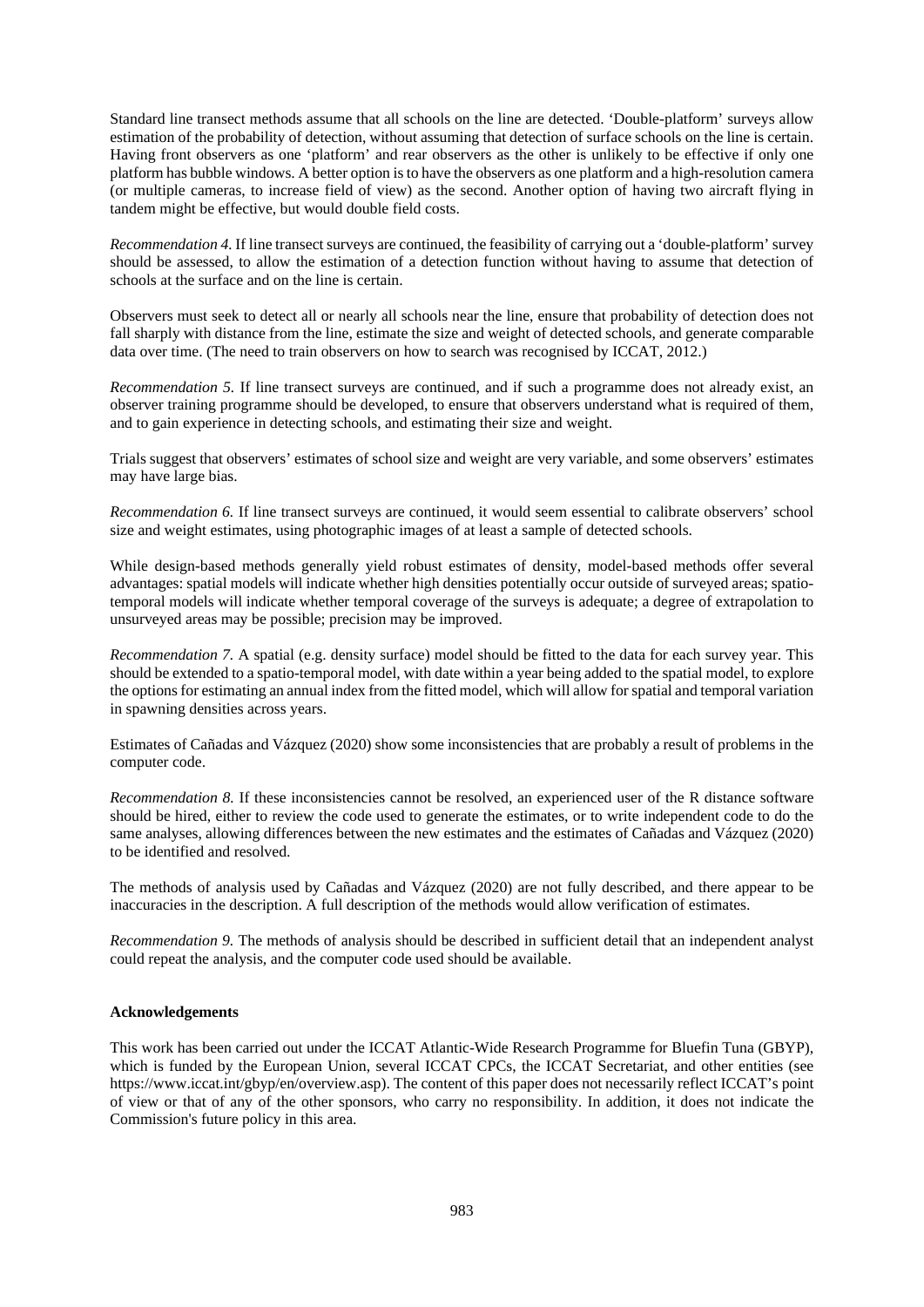# **References**

- Buckland, S.T., Anderson, D.R., Burnham, K.P., Laake, J.L., Borchers, D.L. and Thomas, L. 2001. Introduction to Distance Sampling. Oxford University Press, Oxford.
- Buckland, S.T., Anderson, D.R., Burnham, K.P., Laake, J.L., Borchers, D.L. and Thomas, L. (eds) 2004. Advanced Distance Sampling. Oxford University Press, Oxford.
- Buckland, S.T., Burt, M.L., Rexstad, E.A., Mellor, M., Williams, A.E. and Woodward, R. 2012. Aerial surveys of seabirds: the advent of digital methods. J. App. Ecol. 49: 960-967.
- Cañadas, A. and Ben Mhamed, A. 2016. Power analysis and cost-benefit analysis for the ICCAT GBYP aerial survey on bluefin tuna spawning aggregations. Atlantic-wide Research Programme on Bluefin Tuna Phase 5.
- Cañadas, A. and Vázquez, J.A. 2013. Short-term contract for assessing the feasibility of a large-scale survey on bluefin tuna spawning aggregations in all the Mediterranean Sea for obtaining useful data for operating modeling purposes. Atlantic-wide Research Programme on Bluefin Tuna Phase 3.
- Cañadas, A. and Vázquez, J.A. 2020. 2010-2019 aerial survey data re-analysis. Atlantic-wide Research Programme on Bluefin Tuna Phase 9.
- Di Natale, A. 2016. Tentative SWOT analysis for the calibration of ICCAT GBYP aerial survey for bluefin tuna spawning aggregations. Collect. Vol. Sci. Pap. ICCAT, 72(6): 1463-1476.
- Di Natale, A. and Idrissi, M'H. 2013. ICCAT GBYP aerial survey: spawners vs. juveniles. A SWOT analysis of both perspectives. Collect. Vol. Sci. Pap. ICCAT, 69(2): 803-815.
- Fonteneau, A., Suzuki, Z. and Payne, A.I.L. 2013. Mid-term review of the ICCAT Atlantic-wide Research Programme on Bluefin Tuna Phase 4.
- Grup Air-Med. 2019. Implementacion del muestreo aereo para la calibracion y validacion. Atlantic-wide Research Programme on Bluefin Tuna Phase 9.
- Hedley, S.L. and Buckland, S.T. 2004. Spatial models for line transect sampling. Journal of Agricultural, Biological and Environmental Statistics 9: 181-199.
- ICCAT. 2012. 2011 GBYP workshops on aerial surveys, and operational meetings on biological sampling and on tagging of bluefin tuna. Collect. Vol. Sci. Pap. ICCAT, 68(1): 1-65.
- MRAG. 2016. Second review of the ICCAT Atlantic-wide Research Programme on Bluefin Tuna Phase 6.
- Quílez-Badía, G, Tensek, S., Di Natale, A., Pagá García, A., Cañadas, A., Kitakado, T. and Kell, L.T. 2016. A consideration of additional variance in the Mediterranean aerial survey based on electronic satellite tags. Collect. Vol. Sci. Pap. ICCAT, 72(6): 1544-1552.
- Vázquez, J.A. and Cañadas, A. 2019. Design of an aerial survey calibration exercise and an updated aerial surveys sighting protocol. Atlantic-wide Research Programme on Bluefin Tuna Phase 8.
- Yuan, Y., Bachl, F.E., Lindgren, F., Borchers, D.L., Illian, J.B., Buckland, S.T., Rue, H. and Gerrodette, T. 2017. Point process models for spatio-temporal distance sampling data from a large-scale survey of blue whales. Annals of Applied Statistics 11: 2270-2297.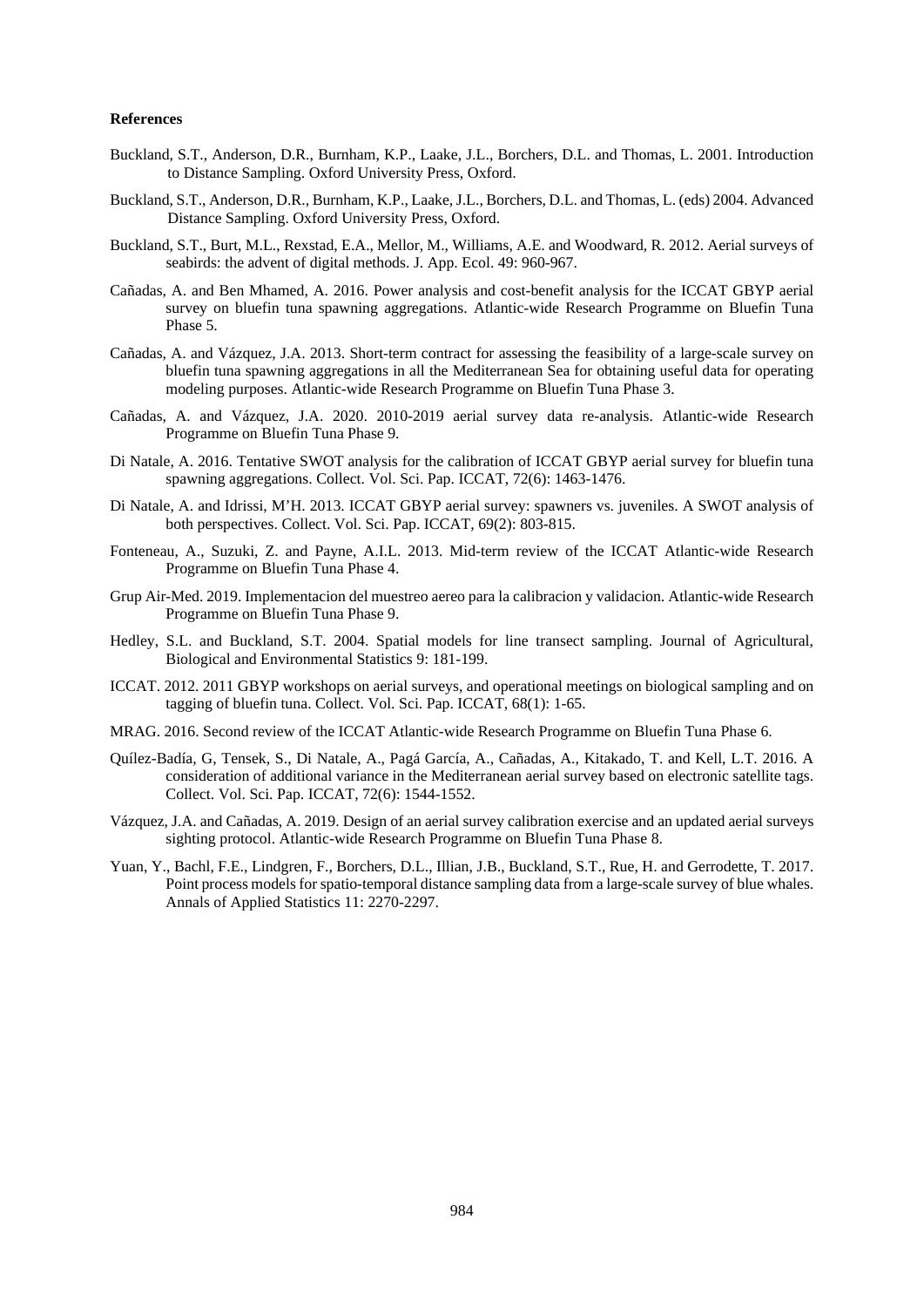#### **Statement of Work**

# **1. Background and Objectives**

The BFT aerial survey is one of the major activities of the Atlantic Wide Research Programme for Bluefin Tuna (GBYP). It was launched in 2010 with the purpose of obtaining a relative abundance index of spawning biomass for the Mediterranean Sea. The index is obtained from aerial transects conducted during June in the four main spawning areas using a combination of scientific and professional spotters deployed on airplanes. Since its start, the survey has faced numerous logistical challenges and has had to alter its design and data processing protocols multiple times.

Currently, the most recent (2019) iteration of the index exhibits substantial differences from prior time series and the index exhibits high interannual variability both within and between regions. The magnitude of the difference between prior time series and the high variability has raised concerns regarding the estimation procedures and the overall efficacy of the survey to reflect annual spawner abundance in the Mediterranean Sea. Given the need to evaluate the survey and to soon take decisions regarding the nature of its continuation, ICCAT requests an independent desk review of the survey design, statistical treatments and analytical procedures and of its general capacity to achieve its objectives.

Expertise required to conduct this review will include two independent and highly qualified experts with a combined background and experience in aerial survey design, statistical time series evaluation, and a strong understanding of population modeling and stock assessment. Reviewers will have no financial or perceived conflicts of interest related to the subject matter to be reviewed. Finally, reviewers are to be approved by ICCAT upon selection but only as approval related to reviewer expertise to conduct the review and/or any conflicts of interest not discovered over the reviewer identification and selection process. The CIE will however make the final decision on the eligibility and effectiveness of all selections in such cases.

# **2. Reviewer Tasks**

To provide an independent review of the Mediterranean Sea Bluefin tuna aerial survey design and statistical analysis used in the development of an index of spawning stock biomass, with an emphasis on the 2019 reanalysis of the time series. Specific tasks will include, but not be limited to, the following Terms of Reference (ToR):

- i. Review all relevant information (to be provided by the ICCAT Secretariat GBYP) on the survey's design, implementation, and statistical approach for the development of the BFT index of abundance. If deemed necessary, discussion over a webinar between CIE reviewers and BFT aerial survey team. Is survey documentation and supporting material adequate to conduct this review?
- ii. Survey design. Evaluate the historical protocols and analytical approaches used in this survey as well as the recommended changes to the design procedures.
	- a. Is the current survey design and changes implemented over its history consistent with state-of the art aerial survey design and adequately accounted for in data or statistical treatment?
	- b. Have logistical issues that precluded full attainment of the design been adequately addressed?
	- c. Are there further unaccounted for factors?
- iii. Evaluate Statistical treatment and index calculation of the Mediterranean survey time series.
	- a. Are data treatments (spatial stratification, etc.) appropriate and adequate to account for known factors affecting detection and quantification of spawning biomass.?
	- b. For issues not addressed by (ii) above, does statistical treatment adequately account for issues affecting detectability, specifically does use of 'school size' in the detection function bias the detection estimates and does the method potentially double count schools detected multiple times?
	- c. Does the most recent (2019) index construction represent the most effective treatment?
	- d. Does the high inter-treatment variability of the index due to poorly estimated or highly variable detection functions render the index unreliable as a time series?
	- e. Are better statistical (spatial/temporal) treatments possible?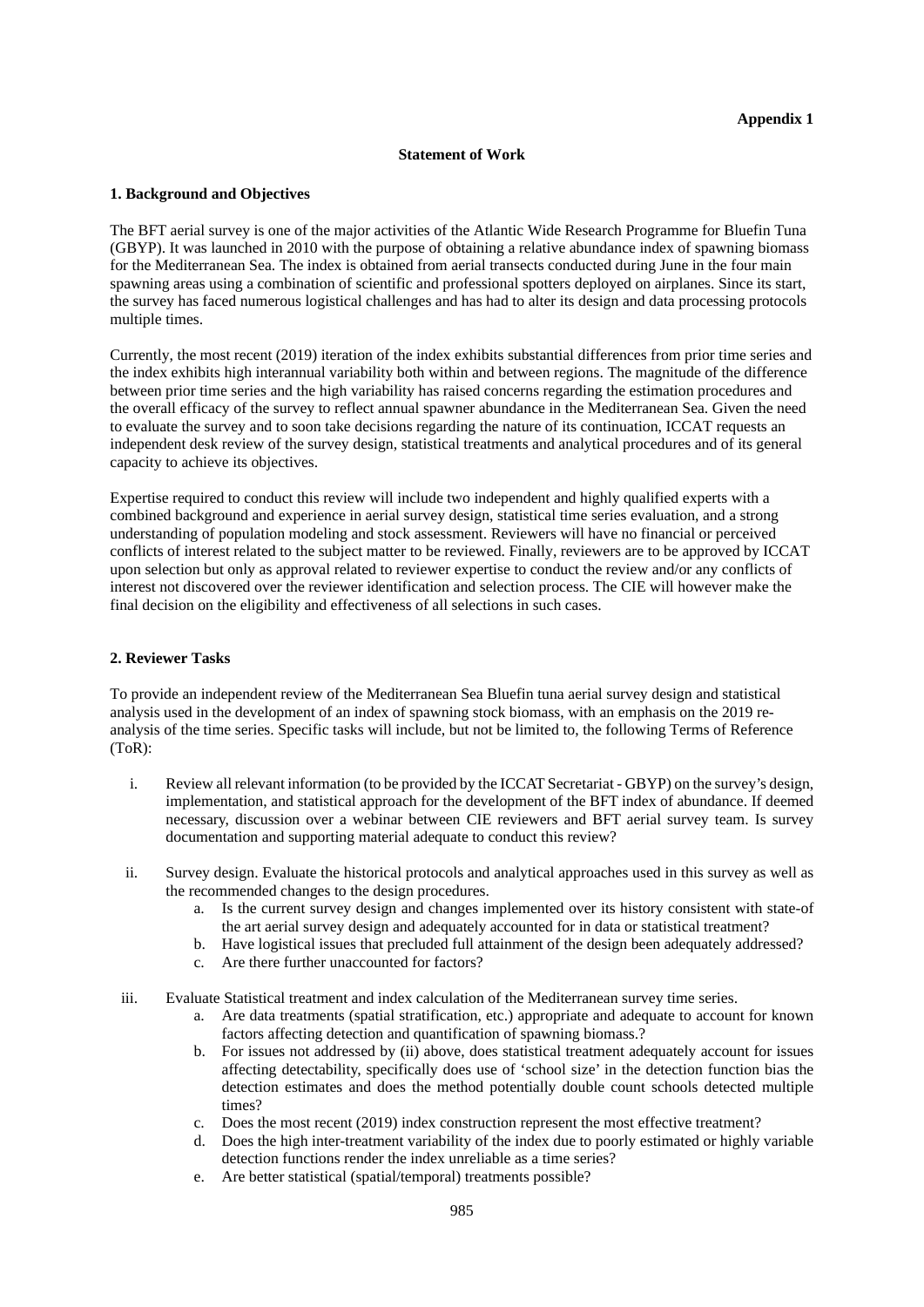- iv. Suitability of GBYP aerial survey
	- a. Does it achieve full objective (all Mediterranean spawning grounds) or partially (on specific spawning areas)
	- b. Are known logistical/biological/unaccountable factors adequately addressed?
	- c. Are unknown factors (availability of fish, timing of spawning, behavioural changes) too substantial, rendering the survey unable to achieve its full or partial goals?
	- d. Provide general recommendations for potential improvements
- v. Determine if the current approach meets the established criteria for an index of abundance. If not provide an explanation of why and whether or not the data can be re-evaluated to meet these criteria.
- vi. Provide recommendations on the future of this survey, as well as potential design modifications, standardization and/or research to improve the survey

# **3. Deliverables**

**Deliverable #1**- CIE reviewer shall submit a draft review report (formatted as an SCRS document) providing complete documentation of the review and recommendations (late September-early October 20200.

**Deliverable #2** – CIE reviewer will present the draft review report findings to the Bluefin Tuna Working Group (BFTWG) at its next available meeting (early October 2020) (virtual presentation).

**Deliverable #3**- CIE reviewer will submit a final review report (formatted as an SCRS document), revised as based on comments provided by the BFTWG (first week in November 2020).